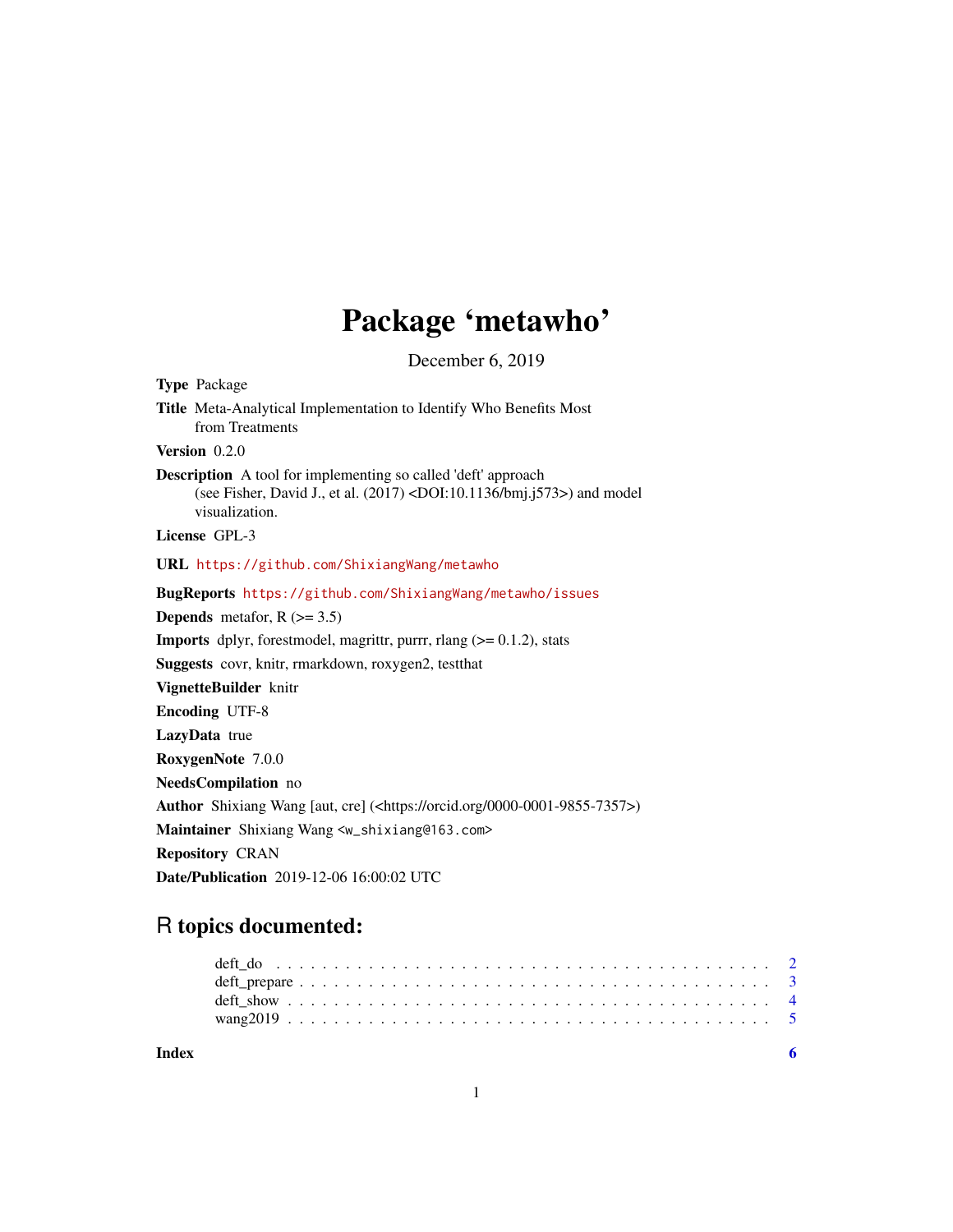<span id="page-1-1"></span><span id="page-1-0"></span>

### Description

'deft' method is a meta-analytical approach to pool conclusion from multiple studies. More details please see references.

#### Usage

deft\_do(prepare, group\_level, method = "FE")

#### Arguments

| prepare     | a result data. Frame from deft_prepare function or a data. Frame contains at<br>least 'trial', 'subgroup', 'yi' and 'sei' these four columns.                                                                                                                                                                                                                                    |
|-------------|----------------------------------------------------------------------------------------------------------------------------------------------------------------------------------------------------------------------------------------------------------------------------------------------------------------------------------------------------------------------------------|
| group_level | level of subgroup, should be a character vector with length 2 and the reference<br>should put in the first. For example, if you have 'Male' and 'Female' groups and<br>want compare 'Female' with 'Male', then should set c('Male', 'Female').                                                                                                                                   |
| method      | character string specifying whether a fixed- or a random/mixed-effects model<br>should be fitted. A fixed-effects model (with or without moderators) is fitted<br>when using method="FE". Random/mixed-effects models are fitted by setting<br>method equal to one of the following: "DL", "HE", "SJ", "ML", "REML", "EB",<br>"HS", or "GENQ". Default is "REML". See 'Details'. |

# Details

About model fit, please see [metafor::rma\(\)](#page-0-0).

# Value

a list which class is 'deft'.

# Author(s)

Shixiang Wang [w\\_shixiang@163.com](mailto:w_shixiang@163.com)

#### References

Fisher, David J., et al. "Meta-analytical methods to identify who benefits most from treatments: daft, deluded, or deft approach?." bmj 356 (2017): j573.

Wang, Shixiang, et al. "The predictive power of tumor mutational burden in lung cancer immunotherapy response is influenced by patients' sex." International journal of cancer (2019).

#### Examples

```
data("wang2019")
deft_do(wang2019, group_level = c("Male", "Female"))
```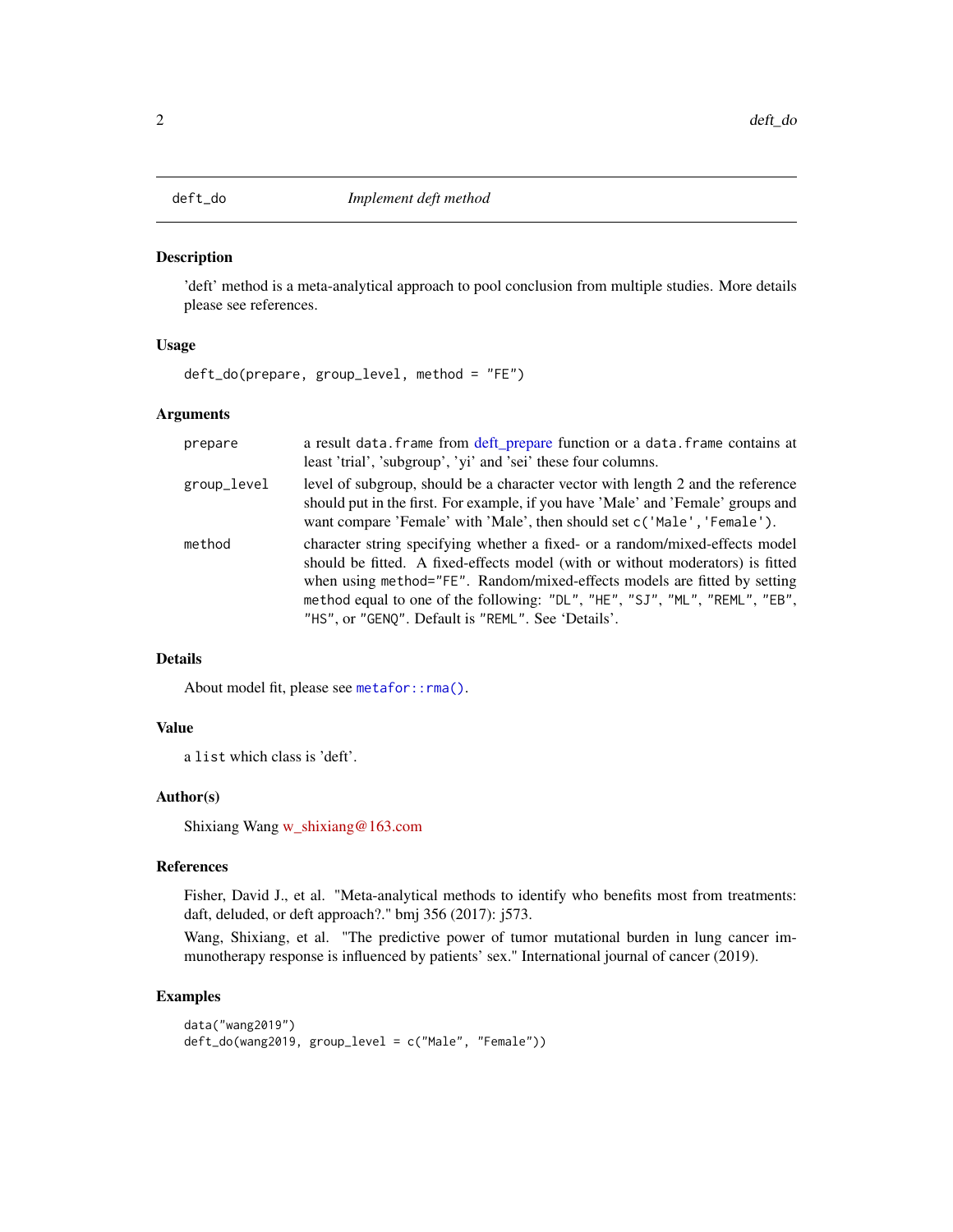<span id="page-2-1"></span><span id="page-2-0"></span>deft\_prepare *Prepare log transformation data for effect size estimation according to confidence level and distribution*

#### **Description**

A variety of different outcome measures which used in meta-analysis as input are in the form of log, such as hazard ratio (HR). This function is used to do log transformation to calculate effect size and standard error. Then the result can be easier used for model fit.

#### Usage

```
deft\_prepare(data, conf\_level = 0.05)
```
#### Arguments

| data       | a data. frame contains at least columns 'trial', 'hr', 'ci.lb', 'ci.ub' and 'ni'. |
|------------|-----------------------------------------------------------------------------------|
| conf level | a number specify confidence level, default is 0.05.                               |

#### Value

a data.frame

#### Author(s)

Shixiang Wang [w\\_shixiang@163.com](mailto:w_shixiang@163.com)

#### References

Wang, Shixiang, et al. "The predictive power of tumor mutational burden in lung cancer immunotherapy response is influenced by patients' sex." International journal of cancer (2019).

#### Examples

```
### specify hazard ratios (hr)
hr <- c(0.30, 0.11, 1.25, 0.63, 0.90, 0.28)
### specify lower bound for hr confidence intervals
ci.lb <- c(0.09, 0.02, 0.82, 0.42, 0.41, 0.12)
### specify upper bound for hr confidence intervals
ci.ub <- c(1.00, 0.56, 1.90, 0.95, 1.99, 0.67)
### specify sample number
ni <- c(16L, 18L, 118L, 122L, 37L, 38L)
### trials
trial \leq c(
  "Rizvi 2015", "Rizvi 2015",
  "Rizvi 2018", "Rizvi 2018",
  "Hellmann 2018", "Hellmann 2018"
\lambda### subgroups
```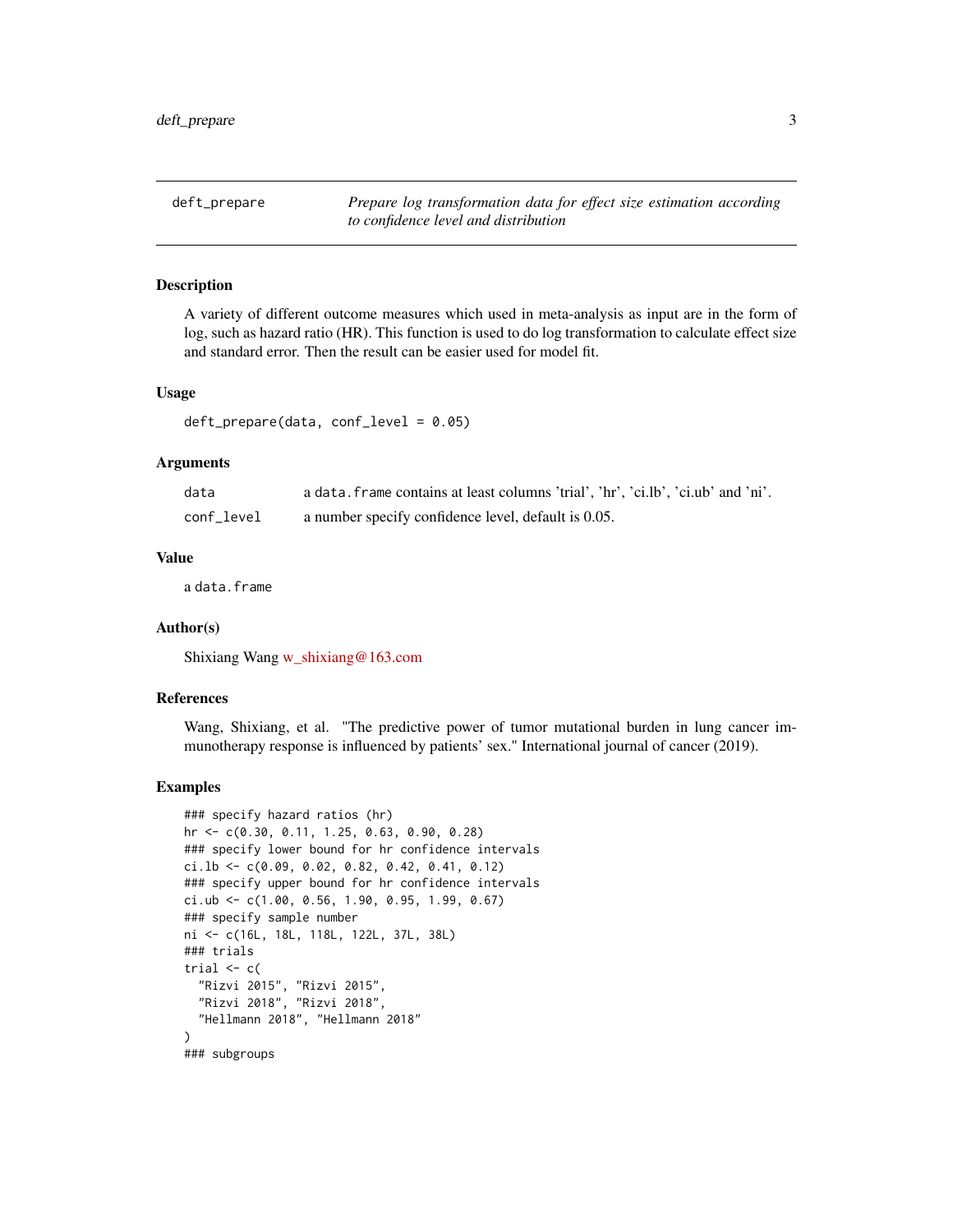```
subgroup <- rep(c("Male", "Female"), 3)
entry <- paste(trial, subgroup, sep = "-")
### combine as data.frame
wang2019 <-
 data.frame(
   entry = entry,
   trial = trial,
   subgroup = subgroup,
   hr = hr,
   ci.1b = ci.1b,ci.ub = ci.ub,ni = ni,
   stringsAsFactors = FALSE
  )
```
deft\_prepare(wang2019)

deft\_show *Show deft result*

## Description

Show deft result

# Usage

```
deft_show(
 deft,
 element,
  study_labels = NULL,
 headings = list(study = ifelse(element == "all", "Study-subgroup", "Study"), n = "N",
   measure = NULL, ci = "HR (95% CI)"),
  trans = base::exp,
  show_model = ifelse(element == "all", FALSE, TRUE),
  show_stats = list(Y^2 = rlang::quo(sprintf("%0.1f%%", I2)), p =
   rlang::quo(format.pval(QEp, digits = 2))),
  ...
\mathcal{L}
```
# Arguments

| deft         | result from deft do.                  |
|--------------|---------------------------------------|
| element      | 'all' or 'subgroup'.                  |
| study_labels | labels for studies.                   |
| headings     | a list for controlling plot headings. |

<span id="page-3-0"></span>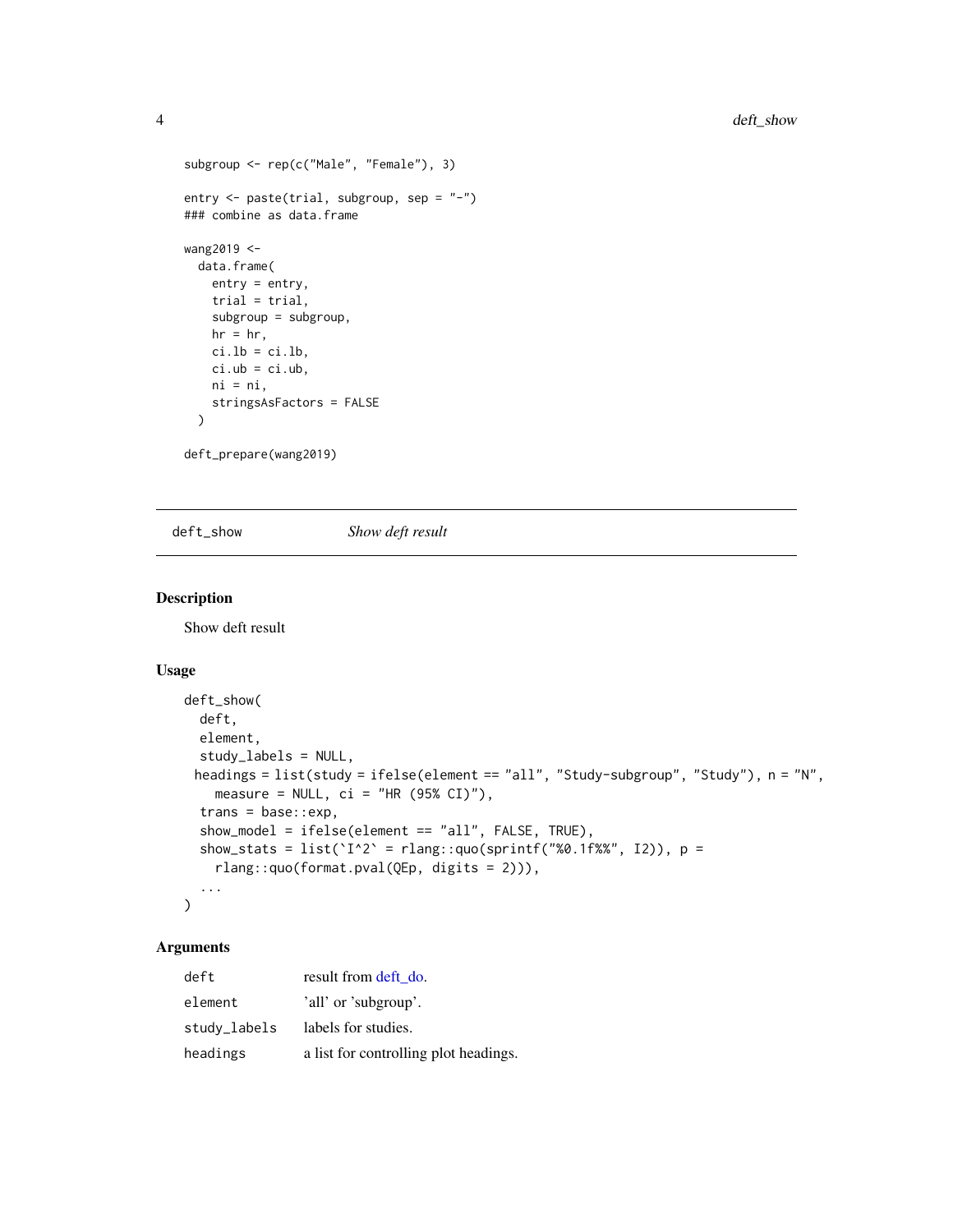# <span id="page-4-0"></span>wang2019 5

| trans      | an optional transform function used on the numeric data for plotting the axes                                      |
|------------|--------------------------------------------------------------------------------------------------------------------|
| show_model | a logical value, if TRUE, show model result, otherwise only show forest plots for<br>studies                       |
| show_stats | a list of stats to show at the bottom of the forest plot for e.g. heterogeneity                                    |
| $\cdots$   | other arguments except 'panels', 'trans', 'study_labels', and 'show_stats' passed<br>to forestmodel::forest_rma(). |

# Value

a ggplot object

# Author(s)

ShixiangWang [w\\_shixiang@163.com](mailto:w_shixiang@163.com)

# Examples

```
data("wang2019")
res <- deft_do(wang2019, group_level = c("Male", "Female"))
p1 <- deft_show(res, "all")
p1
p2 <- deft_show(res, "subgroup")
p2
```

| wang2019 | Hazard ratio (HR) for disease progression analysis comparing TMB- |
|----------|-------------------------------------------------------------------|
|          | high with TMB-low in three NSCLC datasets                         |

# Description

Hazard ratio (HR) for disease progression analysis comparing TMB-high with TMB-low in three NSCLC datasets

#### Format

a data.frame

#### Source

Wang, Shixiang, et al. "The predictive power of tumor mutational burden in lung cancer immunotherapy response is influenced by patients' sex." International journal of cancer (2019).

# Examples

data("wang2019")